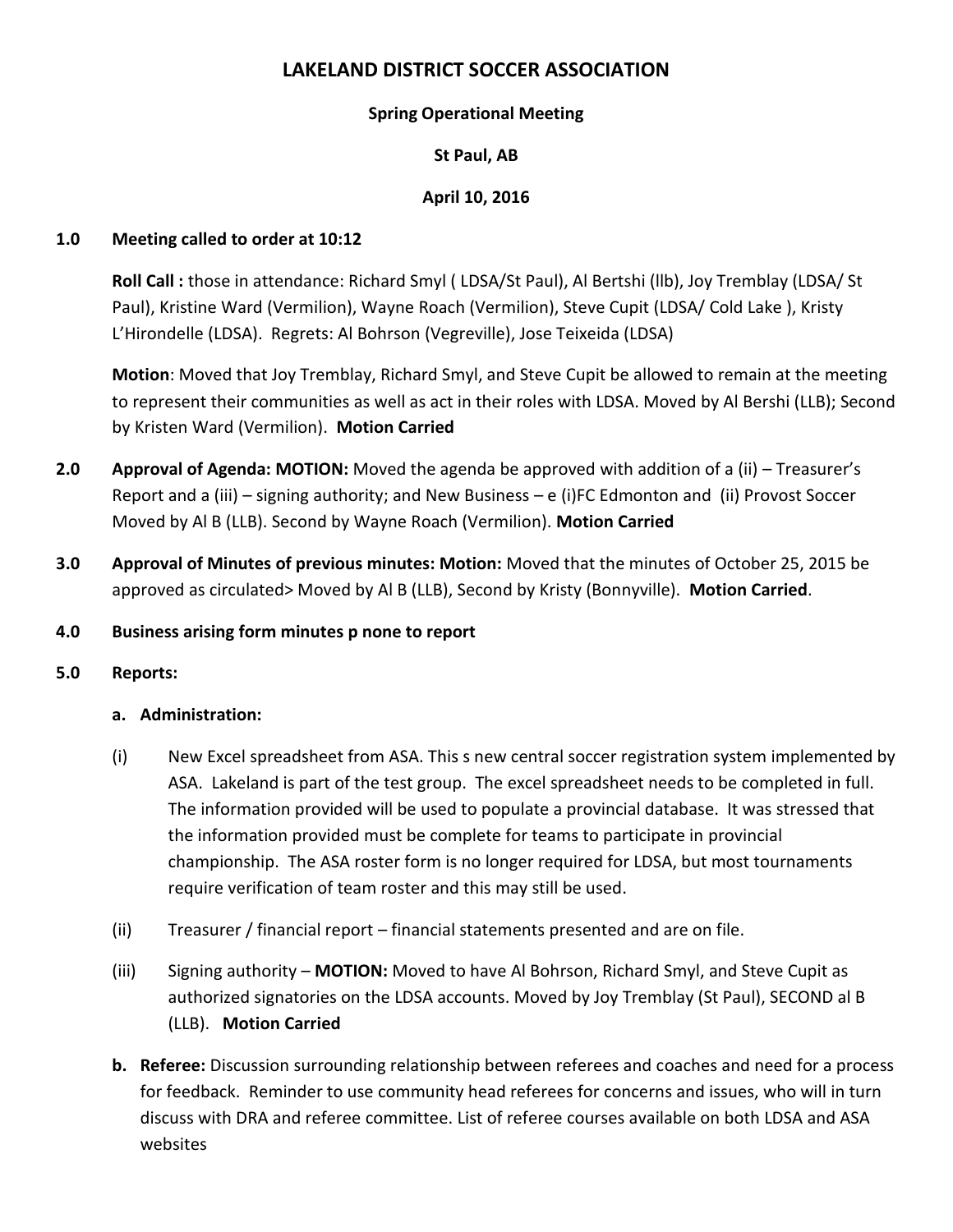**c. Technical:** List of coaching course available on the ASA and LDSA websites. The use of the "Festival" format was encouraged by ASA. This is the preferred pathway for long term athlete development. St Paul expressed an interest in hosting the training session. April 30 is target date for the coaching and practical sessions.

#### **d. Competitions:**

- (i) League play communities provided information as to teams in specific age groups and genders. Kristy to draft league schedule based on this information.
- (ii) Outdoor Lakeland Cup To be held June 17-19 in Vermilion and June 24-26 in St Paul. Communities confirmed dates.
- (iii) To be held July 8-10 locations to be determined, by LDSA supported bid by St Paul to host.
- (iv) Tournaments tournaments sanctioned by ASA and LDSA listed on the appropriate websites.

#### **e. New Business**:

- **(i)** Provost Provost Soccer has requested they ongoing registration with LDSA. The soccer associations in Unity, Maclin, and Cutknife apparently do not wish to register with Soccer Saskatchewin. It was proposed Provost could play these communities if insurance was purchased to cover liability. It was agreed that next year these communities would be encouraged to join LDSA. MOTION: That one year financial assistance up to \$955.00 be provided to Provost Soccer for the purchase of insurance to play the communities of Unity, Maclin, and Cutknife. Moved by Steve Cupit (Cold Lake), second Richard Smyl (St Paul). **Motion Carried. \*\*\*\* I was noted that only Provost could play these teams and ASA referees cannot referee the games\*\*\***
- **(ii)** FC Edmonton May 15 will be LDSA at the game FC Edmonton vs New York Cosmos. 500 tickets were purchased by LDSA for distribution to member communities. The aim is to sell additional tickets at \$22/ticket with proceeds back to the communities. Deadline for purchase is one week prior to the game. Steve Cupit is the contact.

#### **U4/U6/U8/U10 Programs**:

#### **U4/U6 4v4 – no keeper**

- **U8 5v5 includes sweeper / keeper**
- **U10 7v7 includes keeper**
- **U 12 8v includes keeper**